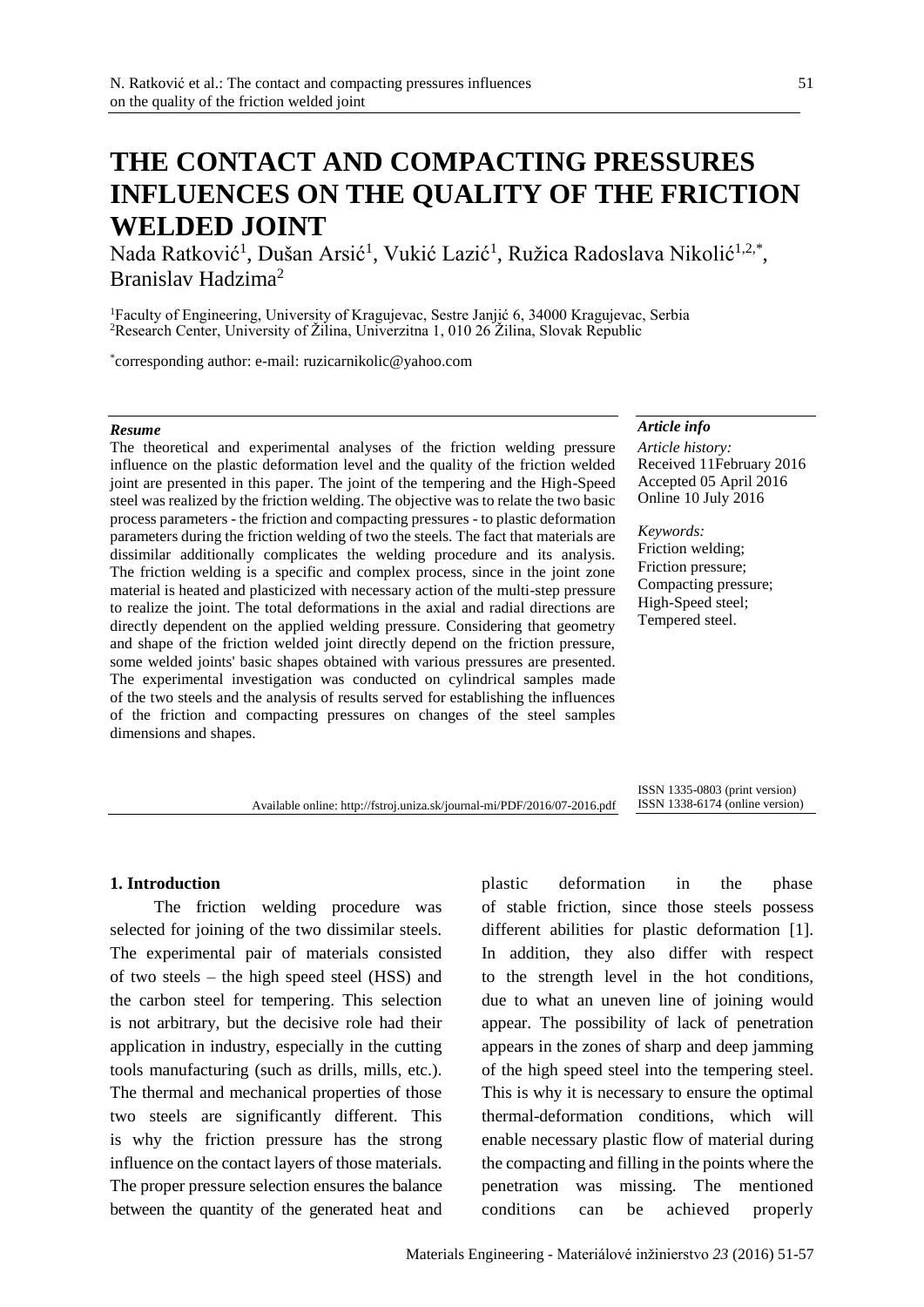by selecting the optimal values of the friction pressure and the compacting pressure. The friction welding process is being conducted due to the compressive stress action, set by the machine. That is the reason why in the friction welding of these two steels the risk of hot cracks appearance does not exist. It is the well-known fact that in welding by melting the HSS has strong proneness towards formation both of hot and cold cracks. That makes the justifiability of application of the friction welding even greater. The friction welding of the dissimilar steels was considered in papers [2 - 5]. In earlier research by authors of this paper it was shown that the joining of the two dissimilar steels can be realized, but that it is necessary to select the optimal welding parameters [1, 2]. Otherwise, the flaws in the joint may appear, like the lack of penetration or poor joint's geometry. In addition, in paper [3] are presented results, which are related to structural and chemical changes in the joint, as well as to the influence of the welding parameters on the joint deformation – shortening and joint diameter. Those results have shown that one of the most important parameters is the welding time and that by its extension the deformation of joints is increasing. The pressure increase causes increased shortening of the samples, where the tempering steel one is more shorten than the HSS sample. Similar investigations were conducted by Savić et al. [4], who were measuring the temperature cycles and monitoring the micro structure of the joint's zones in welding of the high speed steel HS 6-5-2C and the carbon steel C60 and made an attempt to make a model of the friction welding. In further research, Handa and Chawla [5] have presented a study of continuous drive friction welding of austenitic stainless steel and ferritic steel combinations. The major contribution of their study consisted of the friction welding process parameters optimization, mechanical characterization, micro structure and fracture behavior analyses. Their experimental results indicated that the axial pressure has a significant effect on the mechanical properties of the joint and that it is possible to increase the quality of the welded joint by selecting the optimal axial pressure. The same authors in paper [6] have determined the strength of the joint by means of mechanical properties such as torsional strength, impact strength and micro hardness. The experimental results indicate that the rotational speed and the axial pressure have a significant effect on mechanical properties of the joint and that it is possible to improve the quality of the joint by selecting the optimal parameters.

Studies of numerous advantages of the friction welding procedure with respect to other welding processes and obtaining of the high quality joints of excellent physical, mechanical, technological and other properties were conducted in papers [7 - 10]. Veljić et al. [7] have shown that the friction welding procedure has advantages related to health and environmental protection and work safety. This refers, primarily, to lowering the emission of gasses and harmful radiation, which are present in the arc welding procedures. The quality of the friction stir welding joints was analyzed in works by Dascau et al. [8] and Eramah et al. [9], where the joints' impact toughness was tested on the Charpy pendulum with separated energies of the crack initiation and separation. It was shown that the highest influence on the crack initiation energy exhibit the rotation velocity (42 %) and the tool angle (39 %), while the rotation velocity imposes the strongest influence on the crack propagation energy (63 %). All these also point to necessity of selecting the optimal welding parameters. Influences of the immersion phase and the tool penetration angle were studied by Veljić et al. in [10], where it was shown that the increase of the tool rotation causes decrease of the maximal temperature zones, what can later lead to improvement of the joint's mechanical properties. Mechanical tests of the aluminumcopper joint were the subject of research in [11],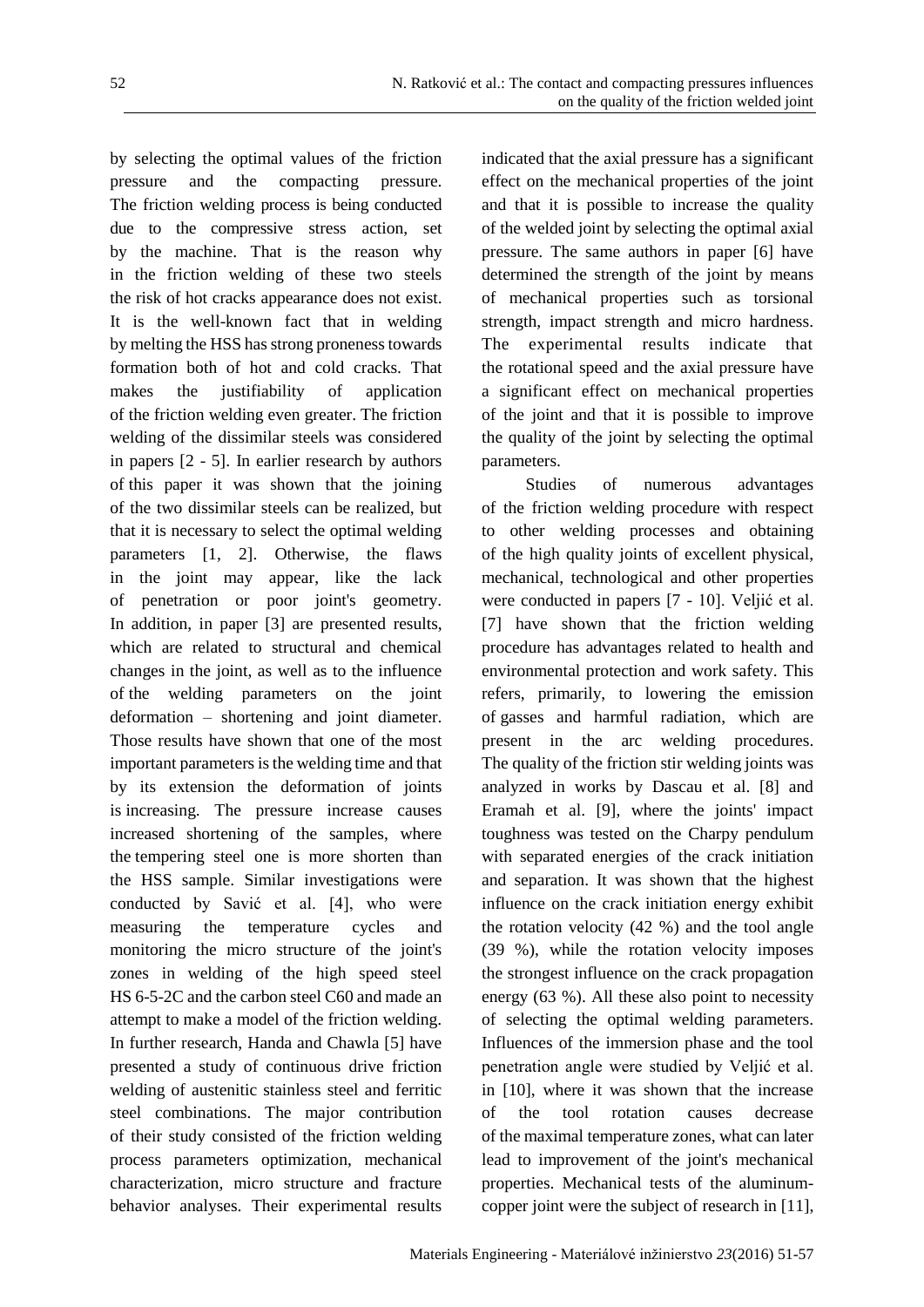where it was shown that the tensile strength of the joint depends to the largest extent on the welding time and that it has to be longer than 10 s in order to obtain the maximal tensile strength. In addition, besides the mechanical properties, some very important research on the wear resistance of the friction welded joints was done in paper by Kumar et al. [13].

# **2. General remarks on friction welding**

The friction welding (FW) belongs into a group of welding procedures under pressure, i.e. it is the type of welding where the deformation cycle is dominant. The friction welding is, by its nature, the compound of thermal and mechanical phenomena, mutually conditioned and dependent on the base materials' properties. The joint is being realized due to action of the heat released due to friction on the contact surfaces between the base materials. The heat generation is strictly localized and it occurs in the narrow layers in the friction zone. The joint is created at the temperature, which is lower than the base materials' melting temperatures, when the materials are in the plasticized state and when, due to action of the compressive force, the welding occurs.

In continuous friction welding one welded element is rotating with certain speed, while the other element is moving translatory along the straight line towards the first one, Fig. 1. The initial phase of friction begins when the first contact is established between the welded elements. During that confronting of the cylindrical elements the very complex changes of materials are happening in the contact zone within the short time interval.

The process of friction welding actually consists of the two phases: the first is the friction phase, which is characterized initially by the mutual interactions of the very small particles of the two materials, which is then followed by the intensive wear all the way up to transition into the stable friction. The mixing of the highly plasticized particles

occurs in the contact zone. The friction pressure corresponds to this phase, Fig. 1. The second phase consists of compacting, when the pressure is increasing until the compacting pressure  $p_c$ is reached. The rotation of the welded element is then stopped by abrupt braking. The maximum plastic deformation is then reached. The contact layers of the welded parts are coming to a distance as close as the crystal lattice parameters and the joining occurs.



*Fig. 1. Schematics of the friction welding: (a) the friction phase; (b) the compacting phase. (full colour version available online)*

The specific phenomenon during the FW of these two dissimilar steels is hard facing of the high speed steel onto the tempering steel's surface, even during the friction phase. The hard faced layer of the HS steel is about  $10$  to  $200 \mu m$  thick, thus the friction pair actually becomes the HS steel-HS steel joining.

# **3. The friction pressure and the compacting pressure**

The pressure in the friction phase has a significant influence on the thermal-deformation phenomena. The pressure action causes intensive deformation of the materials' surface layers, heat release and increase of temperature. In the final phase of the FW cycle, the pressure ensures closing of the contact surfaces to each other at the submicroscopic distances. It also ensures the extrusion of the surplus material and the remaining impurities from the joining spot at the flange, where the so-called "mushroom" is formed. The two-step pressure variation was applied during the experimental part of this research, Fig. 2.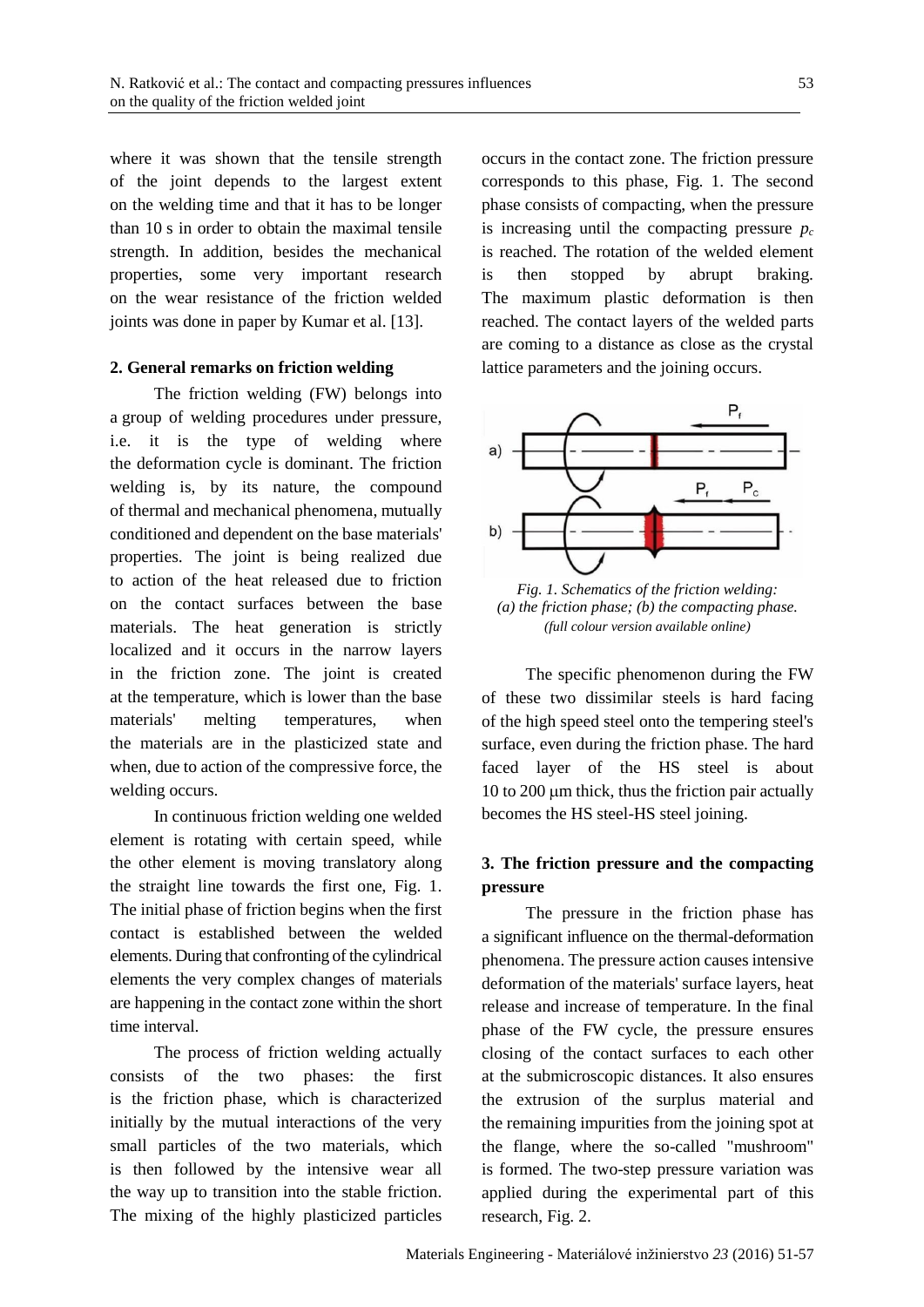

*Fig. 2. The pressure variation with time:*   $p_f$  – *the friction pressure,*  $p_c$  *– the compacting pressure.*

Besides the various forms of the two-step cycles, some recommendations exist for the three-step pressure variations. It was shown that in the friction welding of the two similar materials of the same cross-section, the same efficiency is achieved by application of the continuous or any other type of the stepwise pressure cycle, while for welding of the dissimilar materials it is necessary to apply the multi-step pressure variation cycle.

The proper selection of the friction pressure  $(p_f)$  ensures the balance between the quantity of the released heat and the plastic deformation, in the stable friction phase, [6]. If the applied pressure is too small, the necessary heating of the frontal surfaces cannot be realized, since the quantity of the released heat is small with respect to heat, which is being taken by conduction into the base material, namely into the extruded material of the wreath. In addition, the undesired phases would not be squeezed out from the joining zone, what would create the unfavorable conditions for the final compacting. At the lower pressures, than the optimal values, the axial deformation is reduced. That is manifested by appearance of the zones where the elementary joints were created only spot-wise. Such zones have the shape of the broken concentrically positioned ring-like surfaces where the lack of penetration occurs. It is recommended that the friction welding should be executed with

pressures which are proportional to the strength of the base materials at the forging temperature [1]. If the pressure level is higher than the optimal value, the completely different configuration of the joint would appear and the unwanted larger quantity of the material would be extruded into the joint's wreath, Fig. 3.



*Fig. 3. Influence of the friction pressure pf on the joint shape: (a) too small value, (b) optimal value; (c) too large value. (full colour version available online)*

# **4. Experimental investigation**

The experimental part of this research consisted of the friction welding of elements made of the high speed steel HS 6-5-2-5 and steel for tempering C60, Fig. 4a, executed on the friction welding machine with continuous drive, Fig. 4b. The objective of the experiment was to establish the influence of the friction and compacting pressures on the plastic deformation parameters and the quality of the welded joint.

The recommended values of the friction pressure are 10 to 110 MPa and of the compacting pressure 20 to 320 MPa. In the conducted tests the friction pressure values were  $p_f = 70$ , 80 and 90 MPa, while the ratio of the compacting and the friction pressures was  $p_c/p_f = (2.2 - 2.8)$ . Measurements were done for different welding times.

# **5. Results and discussion**

Monitoring of the axial force was done by measuring the change of length of both welded steels' elements. Results are presented by graphs in Fig. 5, for three values of the friction pressure of 70, 80 and 90 MPa.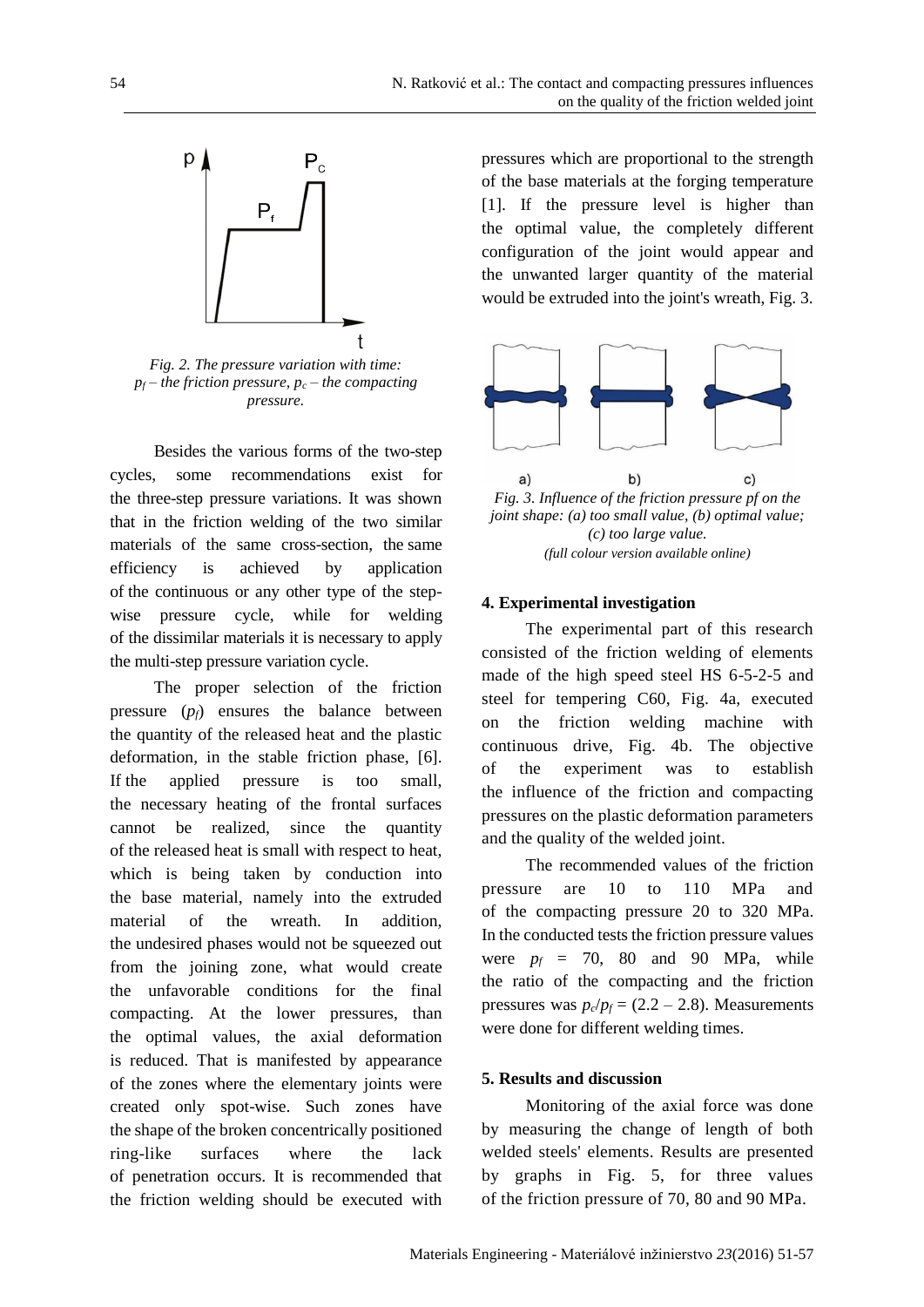

*a) elements of the steel pair (HS 6-5-2-5/C60): prior to welding (above) and after the welding (below)*



*b) the friction welding machine MZT 30-2 NC Fig. 4. Friction welding of elements. (full colour version available online)*

According to results, presented in Fig. 5, one can notice that shortening of the element made of the C60 steel for tempering was significantly bigger than shortening of the element made of the high speed steel HS 6-5-2-5. It can also be observed that during the first 10 s of friction, when the pressure is increasing, the shortening increase per time unit is somewhat smaller. For instance, the element of the tempering steel C60 shortened for 6.8% for 10 s, while in the next 8 s the shortening reached 10.8%; the element made of the steel HS 6-5-2-5 was shortened for 5.2 % during the first 10 s and then in 8 s for 7.4%. This is the consequence of the narrow zone, which is heated up to the elevated temperatures, namely the narrow heat affected zone, for both materials. At the constant friction pressure, the extrusion of the heated metal out of the joining zone is smaller, since the deformation resistance is higher.

Variation of the samples' wreath diameters in the joint zone, for both materials, expressed in % is shown in Fig. 6. Results given in this figure are obtained for the friction pressure of 90 MPa and the compacting pressure of 200 MPa. Analyses have shown that the variation of the extruded materials diameter depends more on the duration of friction than on the friction pressure.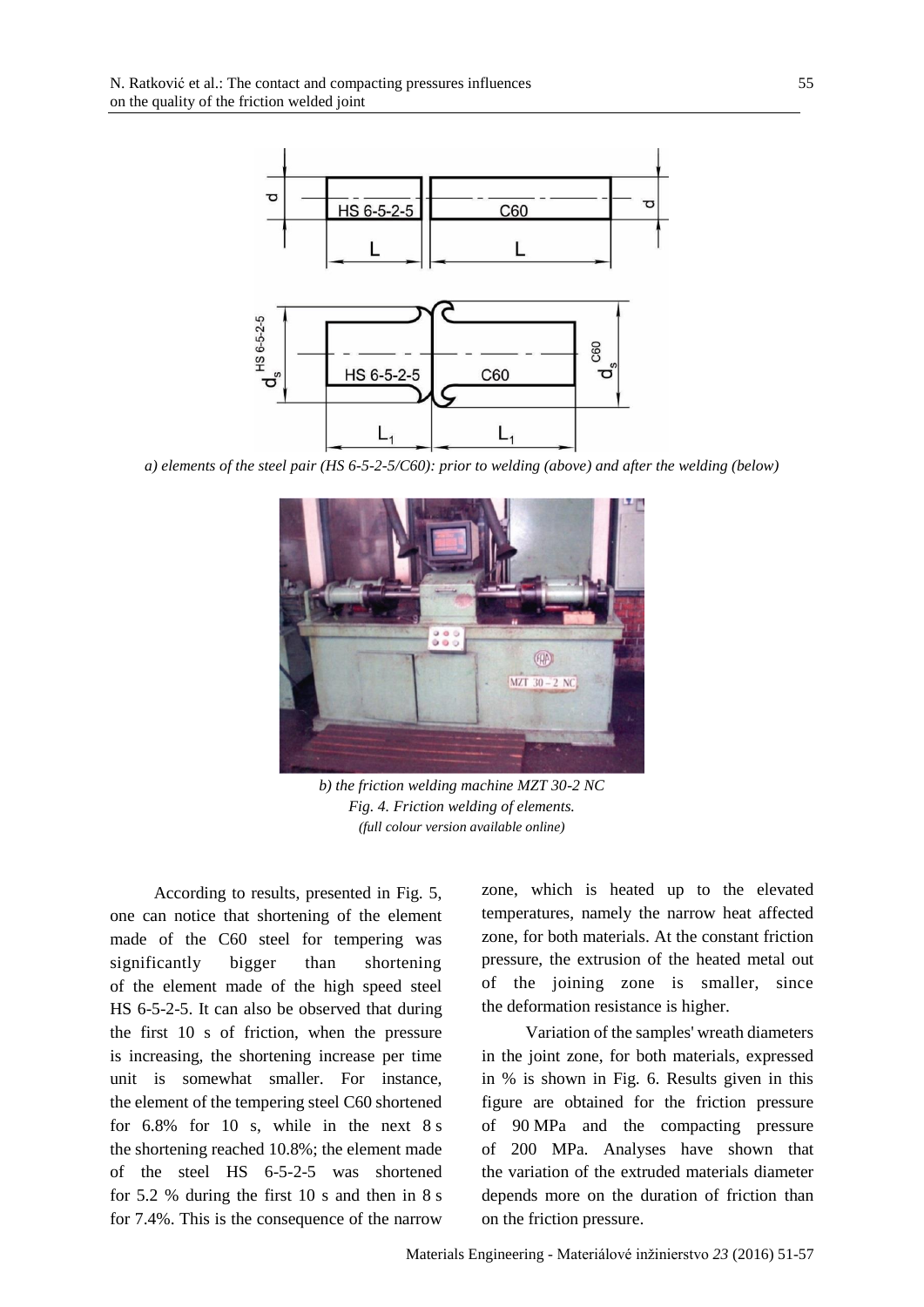

*Fig. 5. Graphical presentation of the samples shortening in terms of time. (full colour version available online)*



*Fig. 6. Variation of the wreath diameter (ds) at the joint spot in terms of the friction time, for both elements at pf = 90 MPa and pc = 280 MPa. (full colour version available online)*